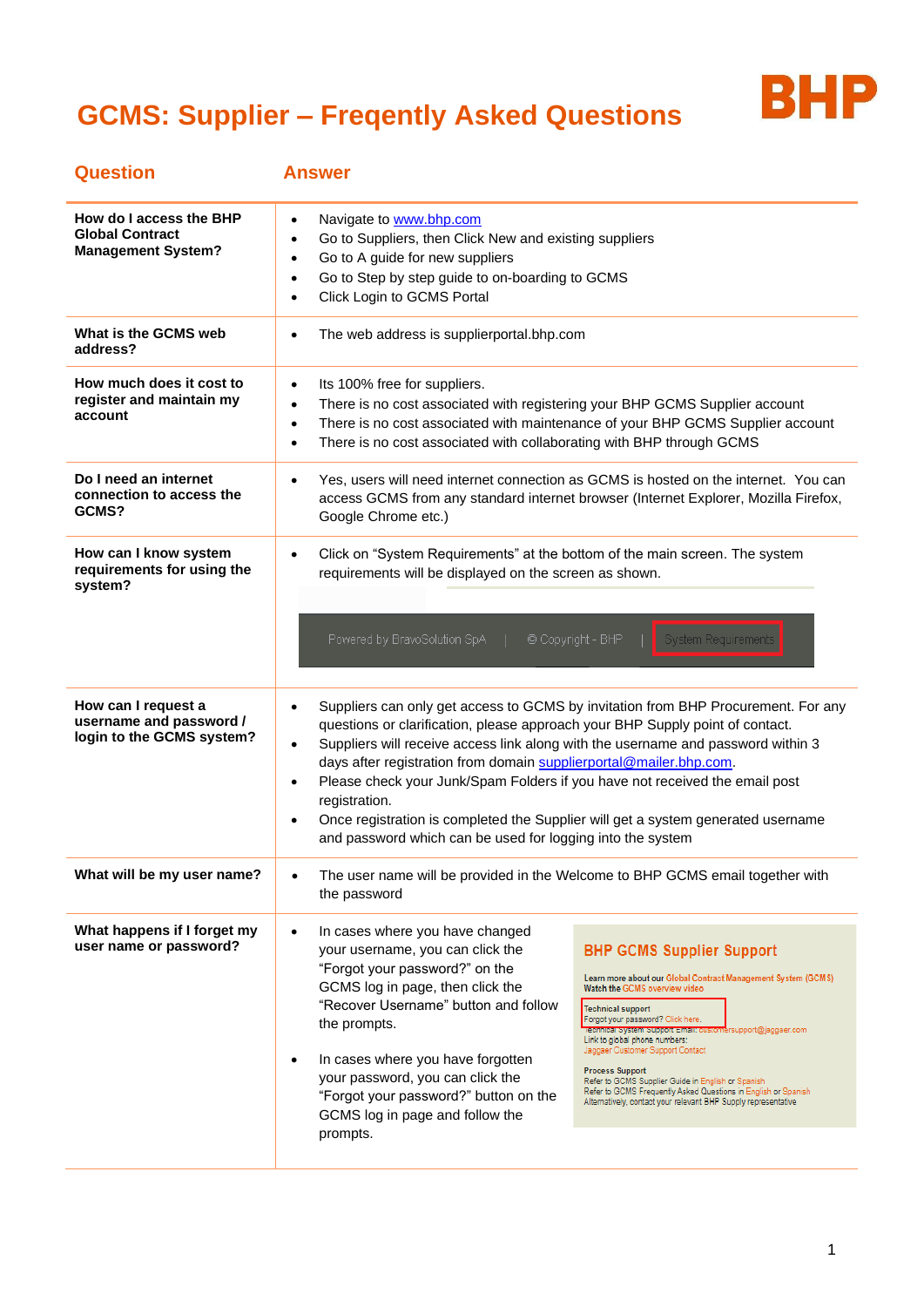

| What is my first point of<br>contact for support?       | $\bullet$                                                                                                                        | the File Sharing area of the GCMS system.                                                                               | For support please first refer to <b>BHP GCMS Supplier Guide</b> , which can be located in                                                                  |                                                                                                                                          |
|---------------------------------------------------------|----------------------------------------------------------------------------------------------------------------------------------|-------------------------------------------------------------------------------------------------------------------------|-------------------------------------------------------------------------------------------------------------------------------------------------------------|------------------------------------------------------------------------------------------------------------------------------------------|
|                                                         | BHP                                                                                                                              |                                                                                                                         |                                                                                                                                                             |                                                                                                                                          |
|                                                         | <b>Menu</b><br>о                                                                                                                 |                                                                                                                         |                                                                                                                                                             |                                                                                                                                          |
|                                                         | <b>Dashboard</b><br>f e l                                                                                                        | borations                                                                                                               |                                                                                                                                                             |                                                                                                                                          |
|                                                         | <b>Sourcing</b><br>್                                                                                                             |                                                                                                                         |                                                                                                                                                             |                                                                                                                                          |
|                                                         | <b>My Organisation</b><br>即                                                                                                      |                                                                                                                         |                                                                                                                                                             |                                                                                                                                          |
|                                                         | é,<br><b>File Sharing</b>                                                                                                        | <b>Directories</b>                                                                                                      |                                                                                                                                                             |                                                                                                                                          |
|                                                         | <u>000</u><br><b>User Management</b>                                                                                             |                                                                                                                         |                                                                                                                                                             |                                                                                                                                          |
|                                                         |                                                                                                                                  | <b>Co</b> Supplier Management and Performance Quick Links                                                               |                                                                                                                                                             |                                                                                                                                          |
| Where do I go for technical<br>support (system issues)? | $\bullet$                                                                                                                        | homepage and refer to 'Technical Support' section.                                                                      | For technical support please refer to the BHP Supplier Portal (GCMS) system                                                                                 |                                                                                                                                          |
|                                                         |                                                                                                                                  |                                                                                                                         | Welcome to the BHP Global Contract Management System                                                                                                        |                                                                                                                                          |
|                                                         | <b>User login</b>                                                                                                                |                                                                                                                         | <b>BHP GCMS Supplier Support</b>                                                                                                                            |                                                                                                                                          |
|                                                         | Username<br>Password                                                                                                             |                                                                                                                         | Watch the GCMS overview video<br><b>Technical support</b><br>Forgot your password? Click here.                                                              | Learn more about our Global Contract Management System (GCMS)                                                                            |
|                                                         |                                                                                                                                  |                                                                                                                         | Technical System Support Email: customersupport@jaggaer.com                                                                                                 |                                                                                                                                          |
|                                                         | Enter                                                                                                                            |                                                                                                                         | Link to global phone numbers:<br>Process Support                                                                                                            |                                                                                                                                          |
|                                                         |                                                                                                                                  |                                                                                                                         | Alternatively, contact your relevant BHP Supply representative                                                                                              | Refer to GCMS Supplier Guide in English or Spanish<br>Refer to GCMS Frequently Asked Questions in English or Spanish                     |
|                                                         | $\bullet$                                                                                                                        |                                                                                                                         | For support please first refer to <b>BHP GCMS Supplier Guide</b> , which can be located in                                                                  |                                                                                                                                          |
| Where do I go for process<br>support?                   | $\bullet$                                                                                                                        | the File Sharing area of the GCMS system                                                                                | If you require additional support please contact your BHP Supply Representative or                                                                          |                                                                                                                                          |
|                                                         | 1.                                                                                                                               | contact BHP Vendor Master team:<br>Navigate to www.bhp.com                                                              |                                                                                                                                                             |                                                                                                                                          |
|                                                         | 2.<br>3.                                                                                                                         | Go to Suppliers, then Click New and existing suppliers                                                                  | Go to Raise supplier profile queries and complete as required                                                                                               |                                                                                                                                          |
|                                                         | 6                                                                                                                                | 曏                                                                                                                       | Fo                                                                                                                                                          | $\sqrt{2}$                                                                                                                               |
|                                                         | <b>Raise supplier</b><br>profile queries<br>Raise a query about GCMS<br>registration, supplier's<br>onboarding status, or submit | <b>Manage my</b><br>payments<br>Ask ADA, BHPs Chatbot,<br>located at the bottom right of<br>the screen for your payment | <b>Manage my tenders</b><br>Log in to GCMS for registered<br>suppliers to complete and<br>maintain your company profile,<br>and to respond to a request for | <b>Manage my service</b><br>claims<br>If you are not transacting via<br>SAP Business Network and you<br>have fulfilled your work, submit |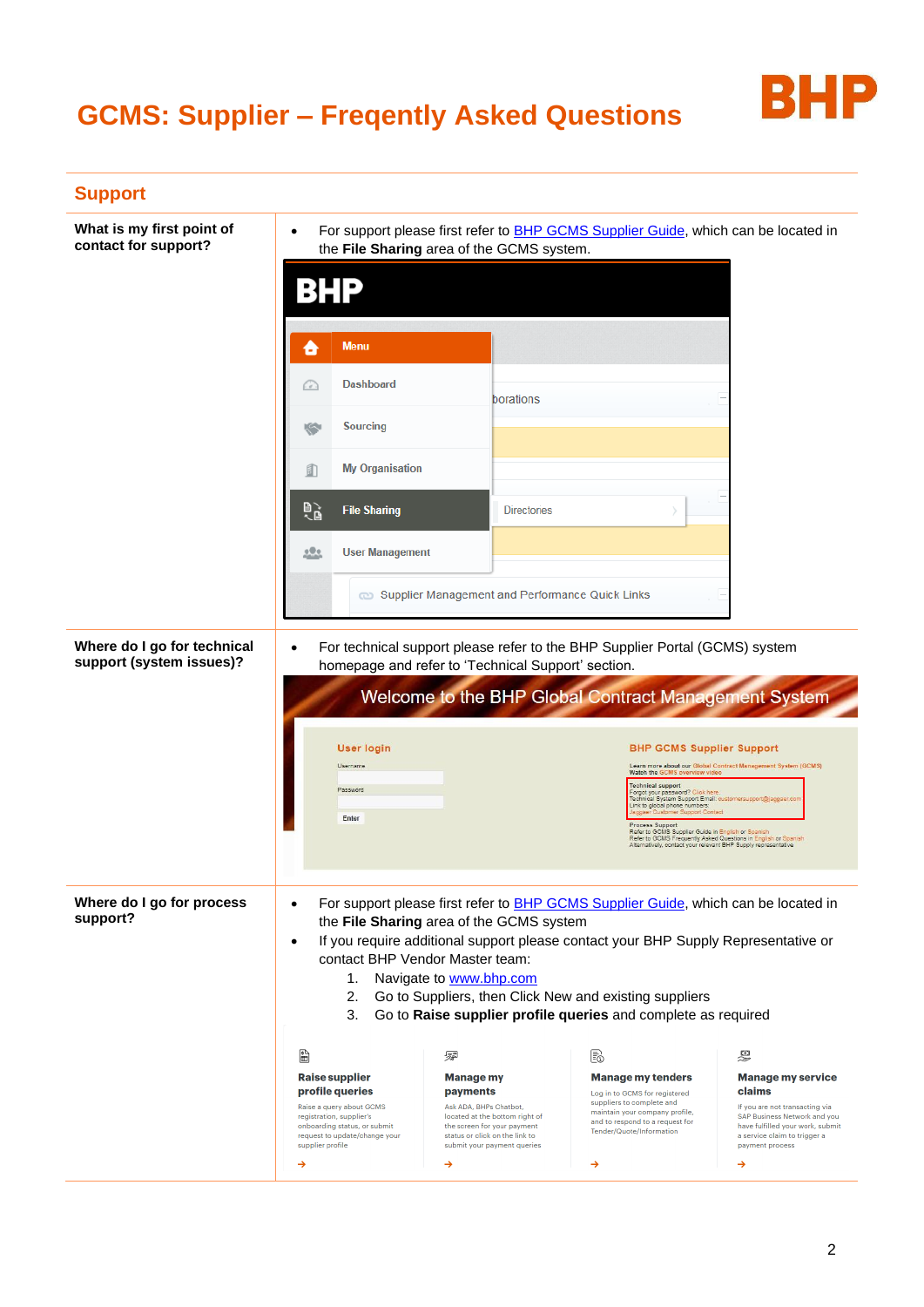

| <b>Registration</b>                                                                         |                                                                                                                                                                                                                                                                                                                                                                                                                                                                                                                                                                                                                                                                                                                                                                                                                                                                                                                                                                                                                                                                                                                                                                                                                                                                                                                                               |
|---------------------------------------------------------------------------------------------|-----------------------------------------------------------------------------------------------------------------------------------------------------------------------------------------------------------------------------------------------------------------------------------------------------------------------------------------------------------------------------------------------------------------------------------------------------------------------------------------------------------------------------------------------------------------------------------------------------------------------------------------------------------------------------------------------------------------------------------------------------------------------------------------------------------------------------------------------------------------------------------------------------------------------------------------------------------------------------------------------------------------------------------------------------------------------------------------------------------------------------------------------------------------------------------------------------------------------------------------------------------------------------------------------------------------------------------------------|
| Can I use the system<br>without registering?                                                | No - Access to the system and the ability to collaborate with BHP through the system<br>$\bullet$<br>will only be enabled post completion of registration.                                                                                                                                                                                                                                                                                                                                                                                                                                                                                                                                                                                                                                                                                                                                                                                                                                                                                                                                                                                                                                                                                                                                                                                    |
| What do I need to help me<br>complete the registration?                                     | To ensure a smooth Registration Profile activation process, please ensure that you<br>$\bullet$<br>have the following documents and information ready:<br>Evidence of incorporation & registration documentation<br>$\circ$<br>(legal document relating to the formation of a company or corporation. It<br>is a license to form a corporation issued by state government or, in some<br>jurisdictions, by non-governmental entity/corporation.)<br>General organisational information (organisation details, contacts,<br>$\circ$<br>banking details).<br>Proof of Bank Account (copy of voided cheque, deposit slip, bank<br>$\circ$<br>statement or bank certificate dated within the last twelve months to<br>support banking details).<br>Supporting documents for diversity Categories, where applicable.<br>$\circ$<br>Details of the organisation's inclusion and diversity programs, if<br>$\circ$<br>applicable.                                                                                                                                                                                                                                                                                                                                                                                                                    |
| How long will it take to<br>complete the GCMS<br>registration?                              | Allow at least 30 minutes.                                                                                                                                                                                                                                                                                                                                                                                                                                                                                                                                                                                                                                                                                                                                                                                                                                                                                                                                                                                                                                                                                                                                                                                                                                                                                                                    |
| What type of information is<br>requested in the GCMS<br><b>Registration?</b>                | Please note that in completing the BHP Registration Profile activation process, you<br>$\bullet$<br>may be asked to provide personal information. BHP will only collect and process such<br>personal information where we have a legal basis for doing so and for business-<br>related purposes, including negotiating, concluding and performing contracts,<br>conducting clearance procedures, managing accounts and records, communicating<br>with you and third party contacts, supporting corporate social responsibility activities<br>and complying with our legal and regulatory obligations.<br>BHP may also request certain sensitive information relating to your or your<br>employees' racial or ethnic origin, health, sexual orientation or similar information in<br>order to inform and support our corporate sustainability, diversity and inclusion<br>initiatives. Please note that this information will be collected on a voluntary basis only.<br>If you do not wish BHP to record this information, please do not provide it to us. If you<br>do provide it, you confirm that you have the appropriate consent of the individual data<br>subject to whom the data relates to do so.<br>For more information on how BHP will collect, use and manage personal information,<br>please see the <b>BHP Privacy Policy.</b> |
| Will the information<br>provided by my<br>Organisation be shared with<br>any third parties? | BHP may share your information with certain third parties including the authorities (for<br>$\bullet$<br>example, to respond to a legal request or comply with a legal obligation), BHP's<br>advisors for the purposes of seeking legal or other professional advice and the<br>provider of the GCMS software. Because BHP operates globally, we may also share<br>the information you provide with any of our related entities worldwide. We will take<br>steps to ensure that these third parties maintain the confidentiality of this information<br>and are restricted from using it for any purpose other than the purpose for which it<br>was shared with the third party.                                                                                                                                                                                                                                                                                                                                                                                                                                                                                                                                                                                                                                                              |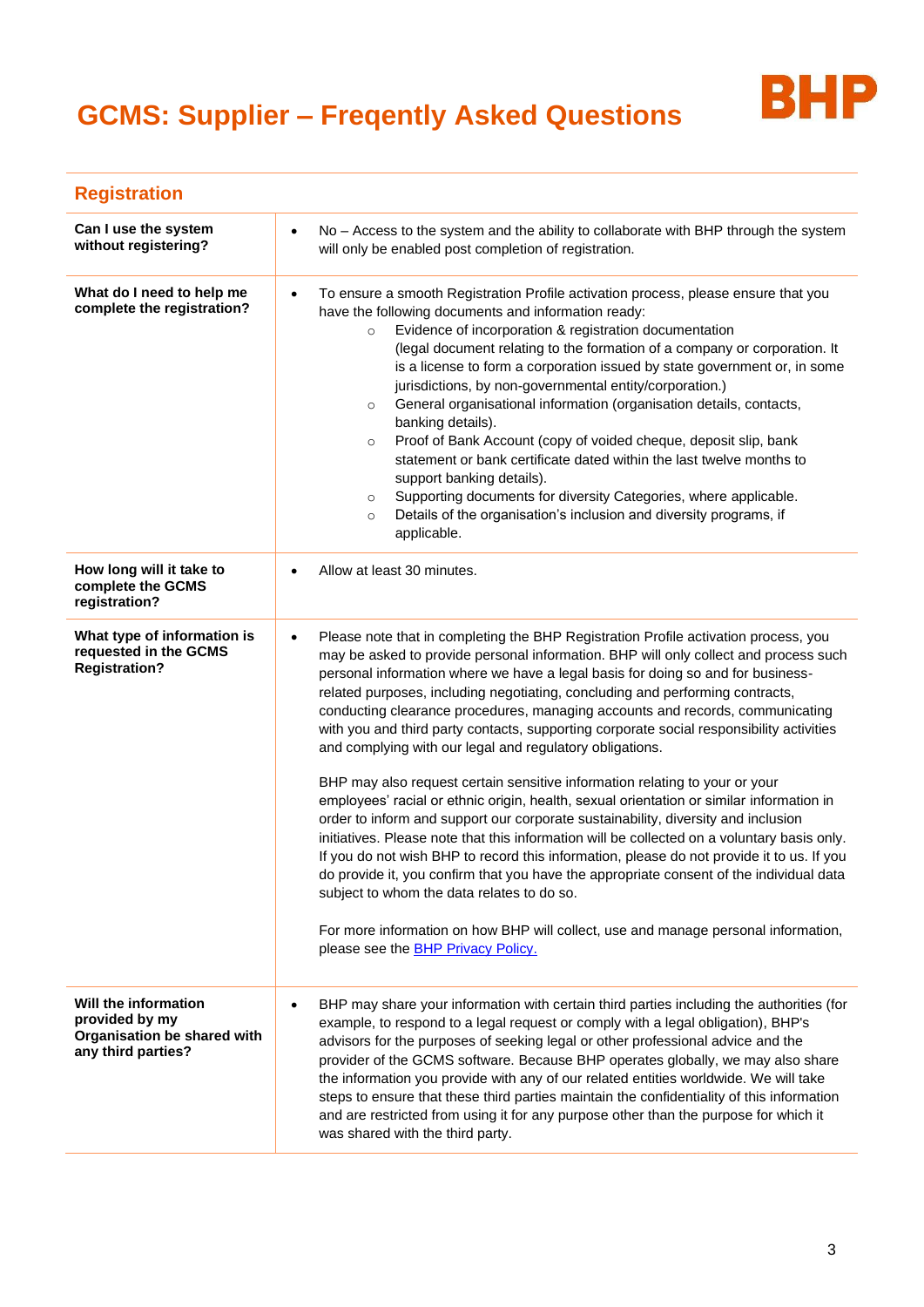

| Why am I asked questions<br>about Anticorruption,<br><b>Sanctions and Human</b><br><b>Rights?</b>                | further information.                                                                                                                                                                                                                                                                                               |                                                                                                                                                                                                                                                                                                                                                                   | Wherever we operate we do so with integrity - doing what is right and doing what we<br>say we will do. The BHP Code of Business Conduct sets the standard for our<br>commitment to working with integrity and respect and provides guidance for everyone<br>who works for, or on behalf of, BHP. We expect all of our suppliers to share our<br>commitment to integrity, to operate ethically and to abide by all laws which apply to<br>BHP. These laws include anti-corruption, human rights and international trade laws<br>imposed by our host governments. Refer to the <b>BHP Code of Business Conduct for</b> |                                                                                                                                                                                                              |
|------------------------------------------------------------------------------------------------------------------|--------------------------------------------------------------------------------------------------------------------------------------------------------------------------------------------------------------------------------------------------------------------------------------------------------------------|-------------------------------------------------------------------------------------------------------------------------------------------------------------------------------------------------------------------------------------------------------------------------------------------------------------------------------------------------------------------|----------------------------------------------------------------------------------------------------------------------------------------------------------------------------------------------------------------------------------------------------------------------------------------------------------------------------------------------------------------------------------------------------------------------------------------------------------------------------------------------------------------------------------------------------------------------------------------------------------------------|--------------------------------------------------------------------------------------------------------------------------------------------------------------------------------------------------------------|
| Do I have to provide bank<br>account details                                                                     | No, but if you eventually become a Supplier to BHP (you will receive BHP Vendor<br>$\bullet$<br>Number) you will need to add/ update your bank account details in GCMS.<br>If more than 1 bank account should be maintain in your GCMS profile, you can<br>$\bullet$<br>change the number of bank account in GCMS. |                                                                                                                                                                                                                                                                                                                                                                   |                                                                                                                                                                                                                                                                                                                                                                                                                                                                                                                                                                                                                      |                                                                                                                                                                                                              |
| I need to update my<br>organisational information,<br>how do I do this?                                          | $\bullet$<br>$\bullet$                                                                                                                                                                                                                                                                                             | information as up to date as possible.<br>System (GCMS) Supplier Guide for instructions.                                                                                                                                                                                                                                                                          | You can do this at any time and we encourage organisations to keep their company<br>To change your details, please refer to the BHP Global Contract Management                                                                                                                                                                                                                                                                                                                                                                                                                                                       |                                                                                                                                                                                                              |
| Once I have completed<br><b>GCMS Registration how</b><br>long will it take for me to get<br>full access to GCMS? | $\bullet$<br>$\bullet$<br>registration.                                                                                                                                                                                                                                                                            |                                                                                                                                                                                                                                                                                                                                                                   | Access will be granted within 3 days, you will receive an email notification.<br>Please check your Junk/Spam Folders if you have not received the email post                                                                                                                                                                                                                                                                                                                                                                                                                                                         |                                                                                                                                                                                                              |
| <b>General</b>                                                                                                   |                                                                                                                                                                                                                                                                                                                    |                                                                                                                                                                                                                                                                                                                                                                   |                                                                                                                                                                                                                                                                                                                                                                                                                                                                                                                                                                                                                      |                                                                                                                                                                                                              |
| I have an invoice or service<br>entry sheet question. How<br>do I raise it?                                      | Navigate to www.bhp.com<br>$\bullet$<br>$\bullet$<br>$\bullet$<br>✓<br>✓<br>勖<br><b>Raise supplier</b><br>profile queries<br>Raise a query about GCMS<br>registration, supplier's<br>onboarding status, or submit<br>request to update/change your<br>supplier profile<br>→                                        | Go to Suppliers, then Click New and existing suppliers<br>Click on the following and complete as required<br>Manage my payments<br>Manage my service claims<br>曏<br><b>Manage my</b><br>payments<br>Ask ADA, BHPs Chatbot,<br>located at the bottom right of<br>the screen for your payment<br>status or click on the link to<br>submit your payment queries<br>→ | Fo<br><b>Manage my tenders</b><br>Log in to GCMS for registered<br>suppliers to complete and<br>maintain your company profile,<br>and to respond to a request for<br>Tender/Quote/Information<br>→                                                                                                                                                                                                                                                                                                                                                                                                                   | Ø<br><b>Manage my service</b><br>claims<br>If you are not transacting via<br><b>SAP Business Network and you</b><br>have fulfilled your work, submit<br>a service claim to trigger a<br>payment process<br>→ |
| How do I grant GCMS<br>access to additional people<br>in my Organisation?                                        |                                                                                                                                                                                                                                                                                                                    | Please refer to the BHP GCMS Supplier Guide.                                                                                                                                                                                                                                                                                                                      |                                                                                                                                                                                                                                                                                                                                                                                                                                                                                                                                                                                                                      |                                                                                                                                                                                                              |
| How do I adjust Language,<br><b>Time and Date User</b><br>settings?                                              |                                                                                                                                                                                                                                                                                                                    | Please refer to the <b>BHP GCMS Supplier Guide.</b>                                                                                                                                                                                                                                                                                                               |                                                                                                                                                                                                                                                                                                                                                                                                                                                                                                                                                                                                                      |                                                                                                                                                                                                              |